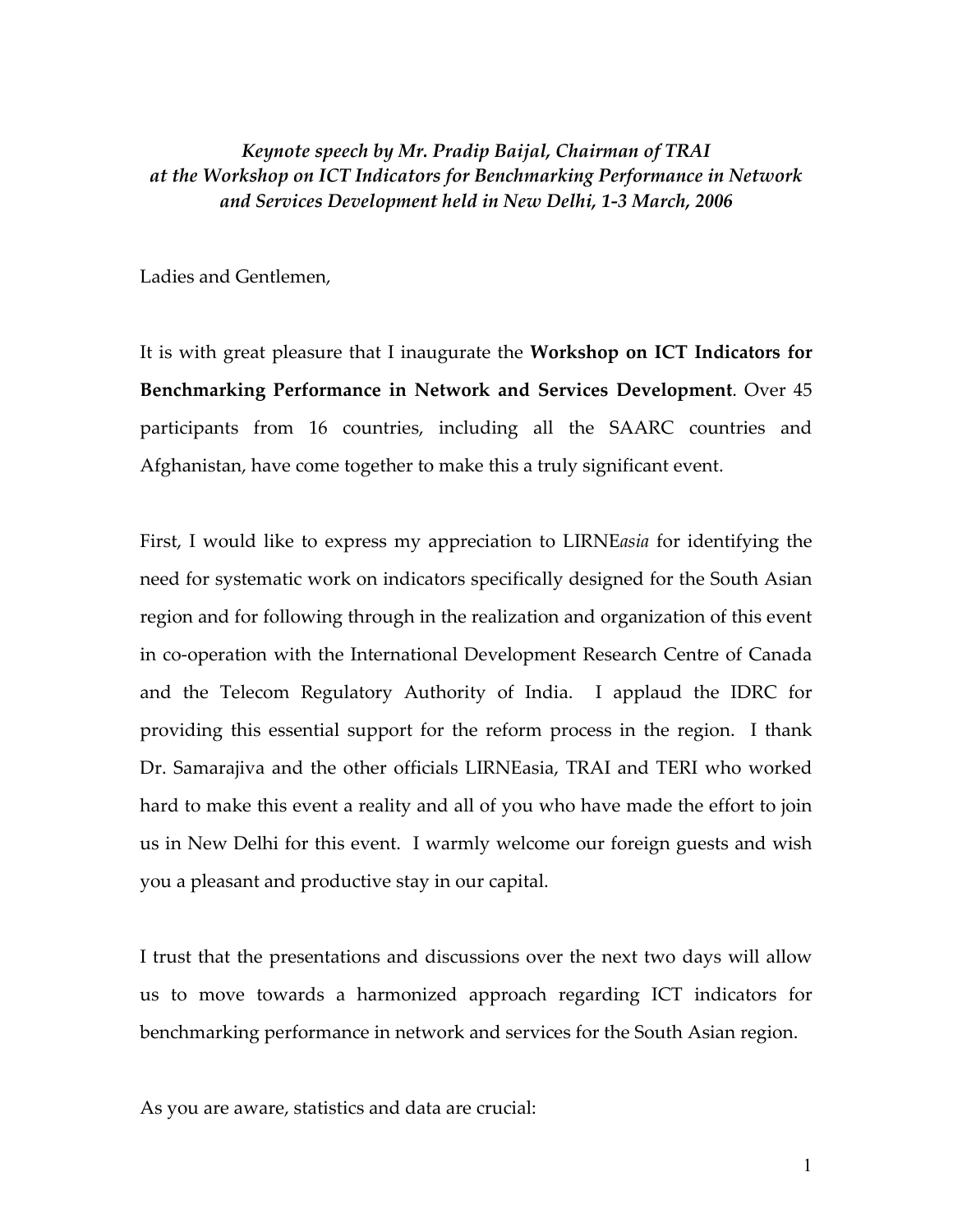- − To determine where countries stand;
- − How they compare with others;
- − How well they are doing over time; and
- − For measuring effectiveness of policy and regulatory measures.

In addition, individual companies, trade associations, investors, investment analysts and researchers can make good use of statistics.

Telecommunications is one of the growth engines of not only the Indian economy but of most of the South Asian economies. It has become especially important in recent years because of enormous growth of Information Technology (IT) and IT-enabled services in India and in our neighbouring countries that rely increasingly on world class telecommunication infrastructure delivered at reasonable rates. The telecom sector in India has been growing rapidly. The growth-rate which was around 21% in 2002-03, has accelerated to a higher growth path of about 34% in the calendar year 2005. About a decade ago, India had a teledensity of around 1%. At the end of January this year it stands at 12%, or a twelve -fold increase. Today, Indiaʹs more than 130 million telephone network is one of the largest in the world and the second largest among the emerging economies.

As a Regulator, it would be foolhardy to steer this enormously crucial sector without a compass; reliable, standardized indicators are exactly that. ICT indicators provide policy-makers and regulators with an accurate picture of the state of the ICT sector. This can be the basis for designing policy and regulatory measures that influence the spread, utilisation and impact of ICTs in the South Asian region. Quantitative data can help investors and managers make the right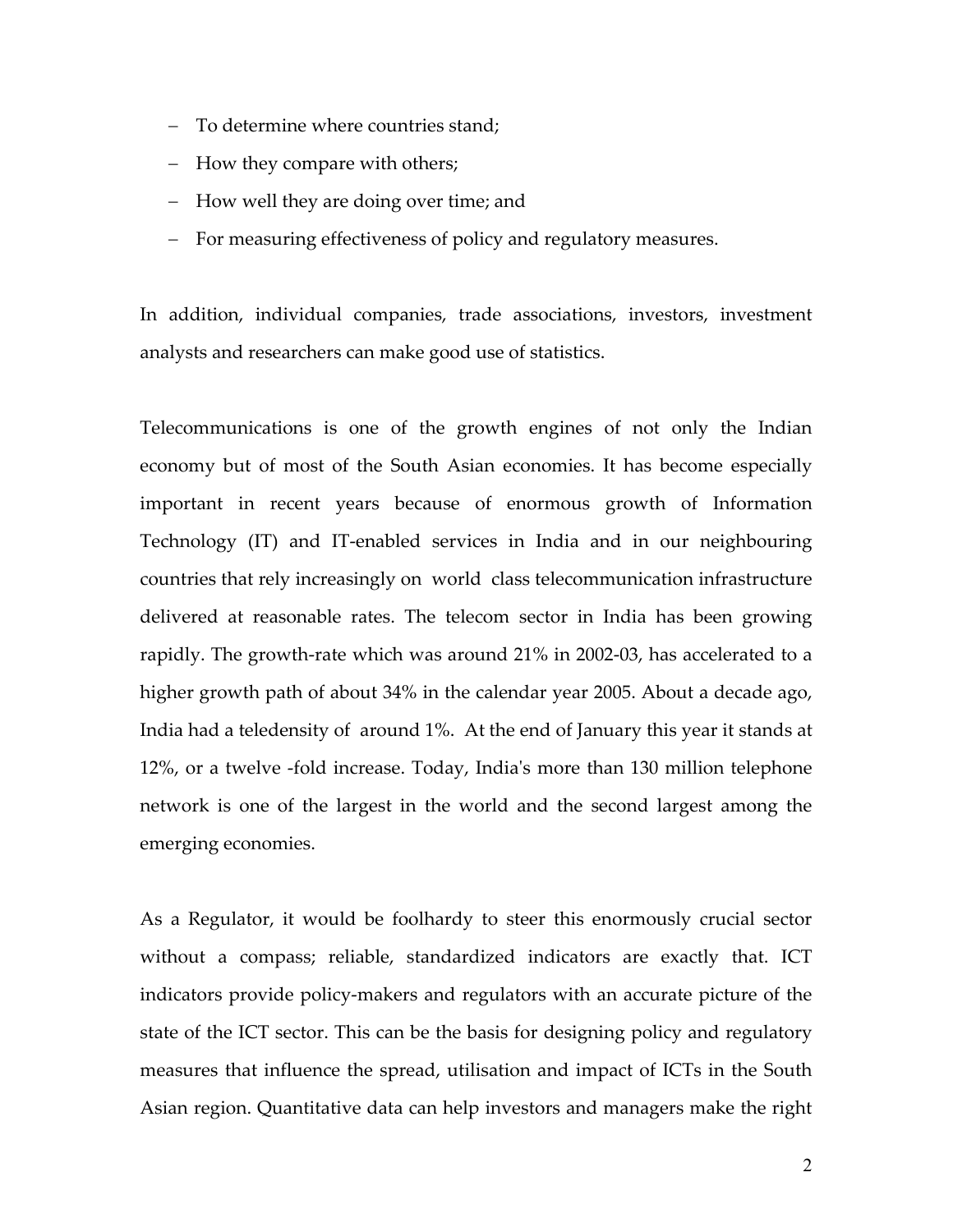decisions as to where to invest scarce resources and how best to serve as many of our citizens as possible.

Towards this end, TRAI has launched an initiative to publish Indian Telecom Performance Indicators on a quarterly basis. The scope and coverage of this publication has increased substantially over the last few months. Researchers, Investment Analysts, Operators and potential investors both from India and abroad, students and many other stakeholders have found it very useful. Consequent upon Government's decision to entrust the responsibility of broadcasting and cable services to TRAI, the indicators of this sector have also now been included in the quarterly performance report.

In most of our countries, we have a healthy rivalry when it comes to One-Day or Test Cricket; after a series, we check our national rankings to see whether we have gone up or down. A drop in national rankings usually calls for a rethink and a change of strategy, and sometimes even for the head of the coach, captain or selector!

A similar healthy rivalry in telecom rankings may also be a good thing among our countries. Standardized indicators to measure the supply and performance of the ICT sector will enable benchmark comparisons which will in turn promote better governance and accountability in the ICT sector. Not only do indicators help us do our jobs better but they also provide crucial information to potential investors and operators on whether to enter our markets or not and on making additional investments.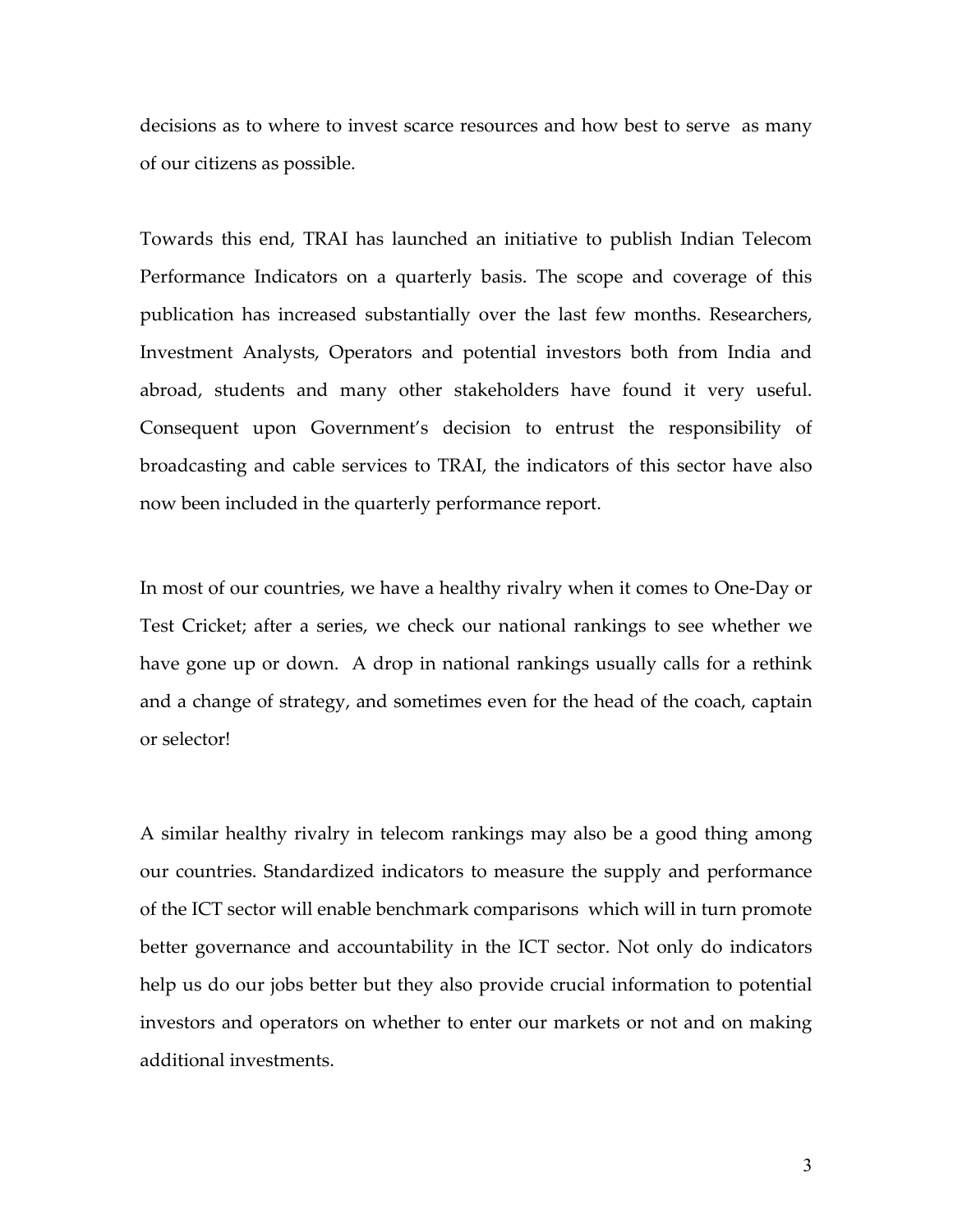However intense the rivalry among us is in cricket, we also know that we all take pleasure when a South Asian team does well against New Zealand or South Africa, as the Under 19 team from Nepal did recently, we all cheer for the South Asian team. In the same way, the rapid telecom growth across the region is a cause for cheering on the part of all of us.

Currently, non-standard data collection in our region makes comparability of data between countries problematic. As a result, the existing data sources for South Asian countries do not permit construction of specific indicators suitable for cross-country comparison. I hope that this will change with the outcome of the actions initiated by you at this workshop.

This workshop will review existing and new indicators, definitions, collection, methodology and dissemination. Although today for the first time this issue is being discussed at the South Asian level in a focussed and comprehensive manner, we know that the South Asian Telecommunications Regulators Council has had a continuing interest in developing effective indicators and benchmarks for the region, starting from the  $1<sup>st</sup>$  SATRC Meeting held in Colombo and organized, interestingly, under the leadership of Professor Rohan Samarajiva, who was then Director General of Telecommunications of Sri Lanka.

The Partnership for Measuring ICTs for Development, including the ITU, the OECD and the UNCTAD among others, has identified many indicators, but it is important that priorities that are appropriate for emerging Asia are developed with the participation of key stakeholders. This work builds on the experience of a number of countries and regions that have identified ways of measuring and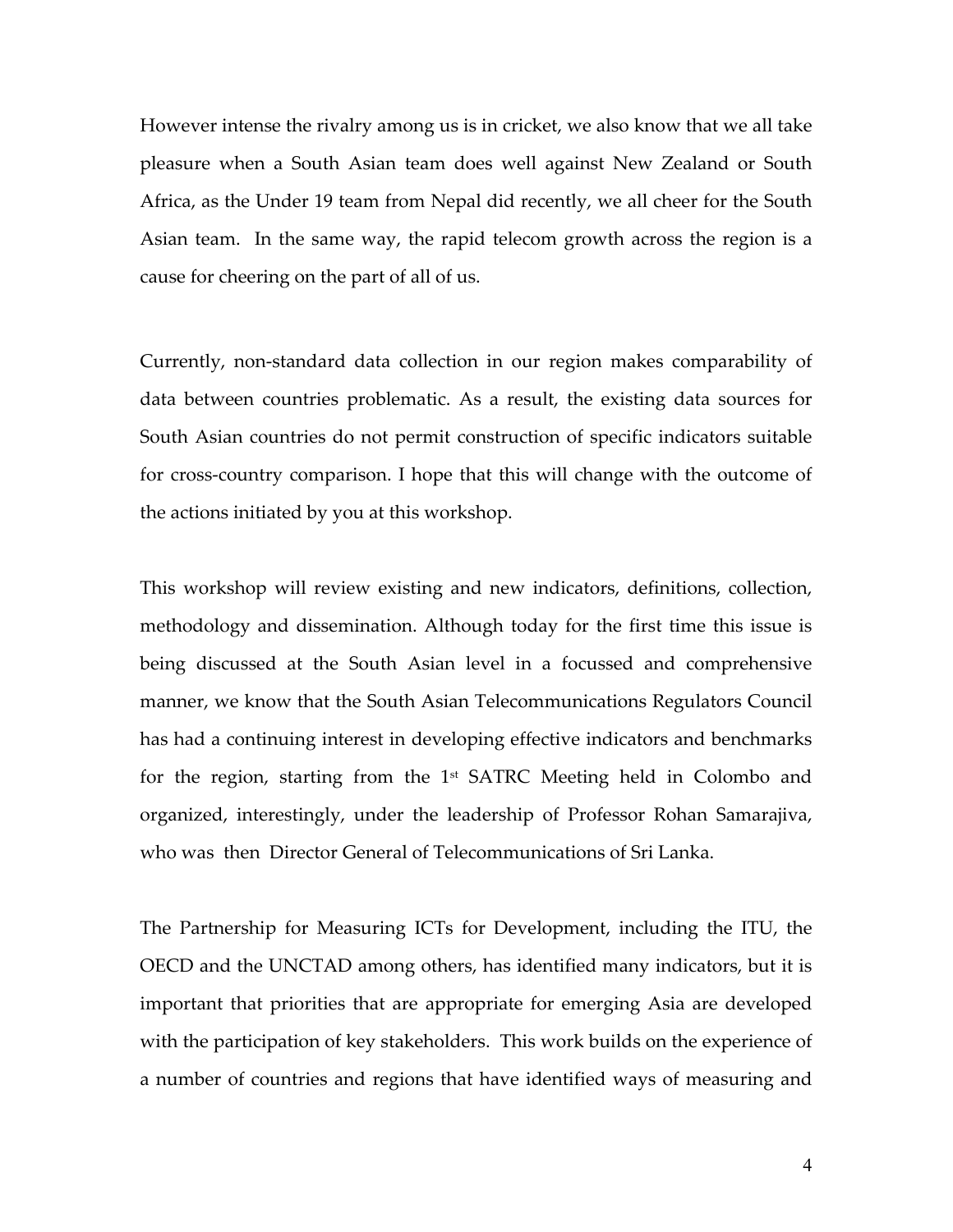defining ICT indicators. These national and regional experiences which will be presented during the workshop will help us develop a common set of core ICT indicators tailored to our specific needs.

The workshop brings together people associated with data collection and reporting in government organisations, regulatory agencies and industry associations in Bangladesh, Bhutan, India, Maldives, Nepal, Pakistan, Sri Lanka and Afghanistan as well as the foremost authorities on the subject from the ITU, the OECD and the National Regulatory Research Institute in the United States. LIRNE*asia* has also assembled a group of researchers from across the region that will, we hope, form the nucleus of regional expertise in ICT policy and regulatory reform. It is hoped that in addition to increasing knowledge about this ever-changing and developing field, this meeting will lay the foundation for networking and friendships among the data providers so that high quality data for the ICT sector, approaching OECD standards, can be collected on a systematic and sustainable manner.

Let me conclude by giving you a concrete example of how benchmark indicator data can be used. TRAI has been actively involved in lowering tariffs for International Private Leased Circuits (or IPLCs) and Domestic Leased Circuits (or DLCs), which in turn reduced the cost of bandwidth, a crucial input for the Broadband/Internet Services, Information Technology (IT) and IT enabled industries including BPOs/ KPOs. TRAI also mandated that the leased line prices of the leading operator be published on the Web. This was, like most significant regulatory actions a complex exercise, but I am happy to report that the TRAI's decisions have been affirmed by Hon'ble TDSAT and we are now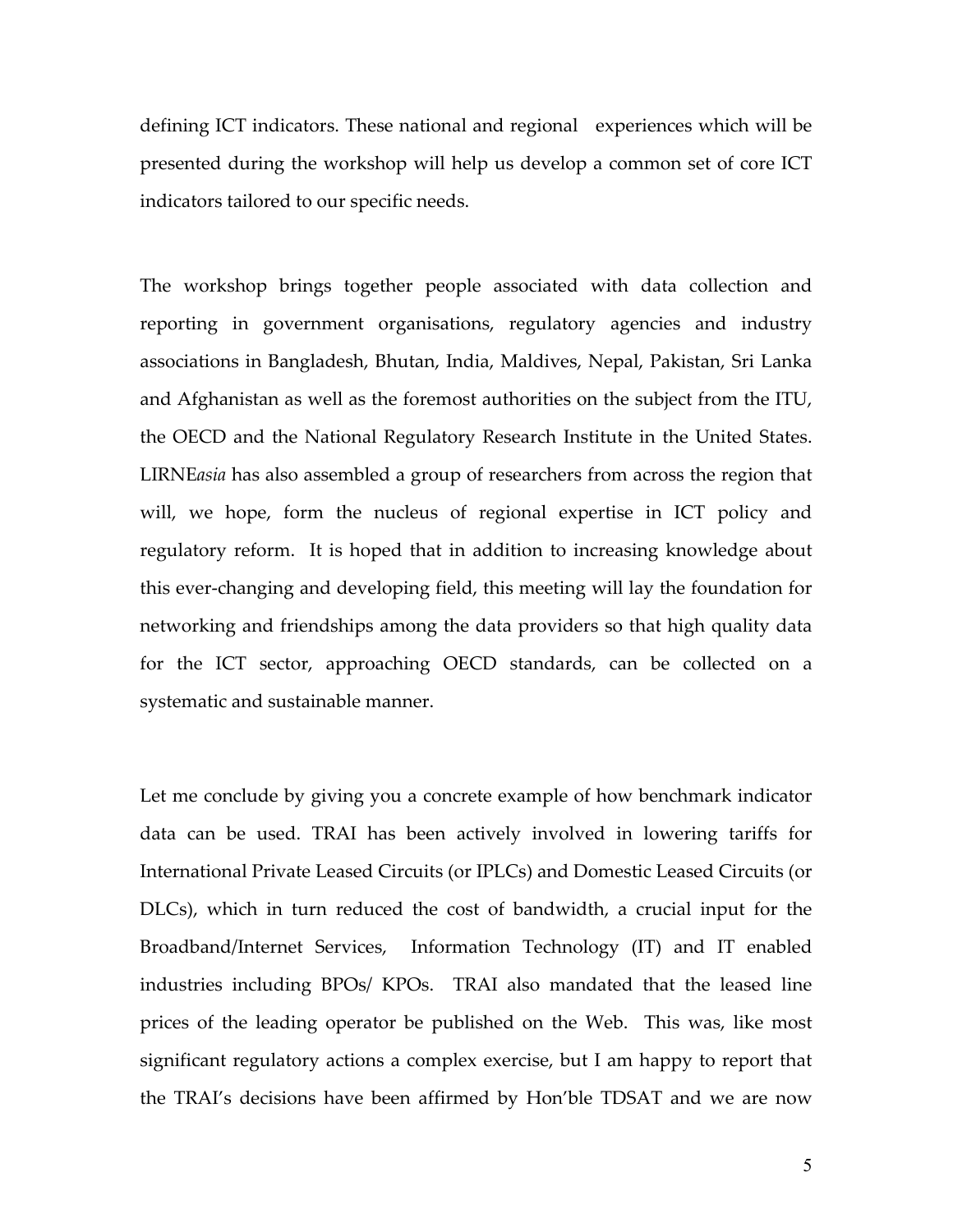seeing the benefits of the lower leased line prices. I understand there will be some discussion of this experience at the meeting.

We regulated leased line prices because we believed that the market was not competitive and because we knew from laboriously gathered benchmark data that our prices at that time were too high. I have been informed that LIRNE*asia,*  as part of a study on WiFi access in Indonesia, benchmarked Indonesian leased line prices against our prices as well as those of Pakistan. In the context of some collaborative activity with MASTEL, the Indonesia Telecommunications Society, LIRNE*asia* released the comparative data to the media, which gave it considerable publicity. This has put considerable pressure on the Indonesian policymakers and regulators to bring down Indonesian leased line prices from their current high levels.

If standardized benchmark figures for leased lines were readily available when we started on our work in this area, it would have been much easier for all of us. I understand from LIRNE*asia* that even though India and Pakistan are the only two countries in Asia that publish these prices, there is still room for improvement in adopting standard definitions and categories to facilitate benchmarking.

In the South Asian region, we have achieved much progress through the pragmatic implementation of enlightened telecommunications policies. Telecommunications is no longer a brake on the rest of the economy, but an engine that powers it. As we strive to maintain this momentum, it is important